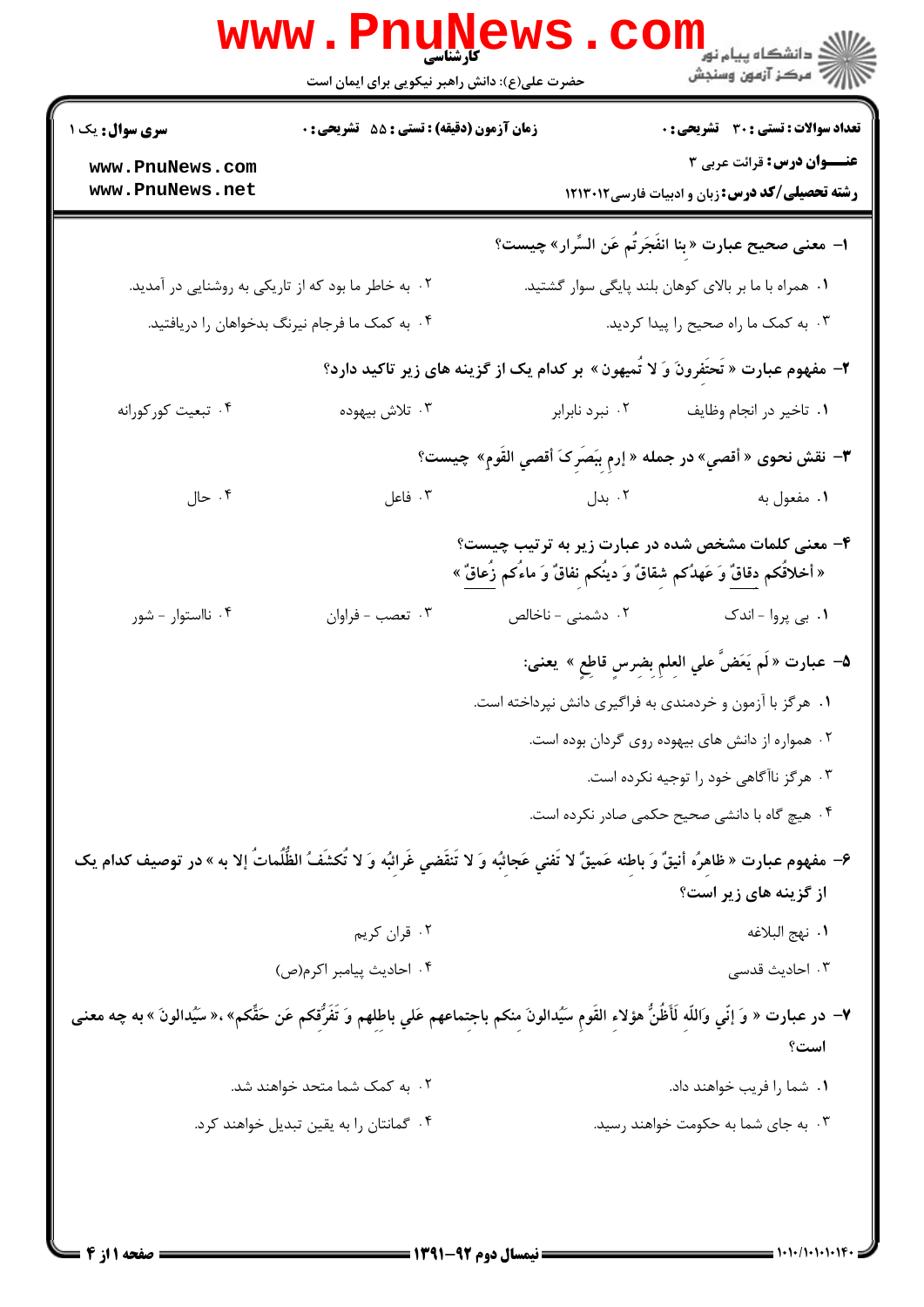| <b>سری سوال :</b> ۱ یک                             | زمان آزمون (دقیقه) : تستی : 55 آتشریحی : 0                                                                      |                                                       | <b>تعداد سوالات : تستی : 30 ٪ تشریحی : 0</b>                                       |
|----------------------------------------------------|-----------------------------------------------------------------------------------------------------------------|-------------------------------------------------------|------------------------------------------------------------------------------------|
| www.PnuNews.com                                    |                                                                                                                 |                                                       | عنــوان درس: قرائت عربی ۳                                                          |
| www.PnuNews.net                                    |                                                                                                                 |                                                       | <b>رشته تحصیلی/کد درس: زبان و ادبیات فارسی ۱۲۱۳۰۱۲</b>                             |
|                                                    |                                                                                                                 |                                                       | ۸– مفهوم کدام یک از گزینه های زیر کنایه از خودپسندی و سرکشی است؟                   |
|                                                    | ٢. فَما عَدا مِمّا بَدا                                                                                         |                                                       | ١. يَركَبُ الصَّعبَ وَ يَقولُ هوَ الذَّلول                                         |
|                                                    | ۴. فَإِنَّه أَليَنُ عَرِيكَةً                                                                                   |                                                       | ۰۳ كَالثَّورِ عاقصاً قَرنُه                                                        |
|                                                    |                                                                                                                 |                                                       | <b>۹- کدام گزینه مفرد است؟</b>                                                     |
| ۰۴ ملطاط                                           | ۰۳ أهضام                                                                                                        | ٢. غُواة                                              | ١. صَرعي                                                                           |
|                                                    | +ا- بارزترين آرايه موجود در عبارت « حَتّي استَقَرَّ الإسلامُ مُلقياً جِرانَه وَ مُتبَوِّئاً اوطانَه » كدام است؟ |                                                       |                                                                                    |
| ۰۴ ایهام                                           | ۰۳ کنایه                                                                                                        | ۲. تلمیح                                              | ۰۱ استعاره                                                                         |
|                                                    |                                                                                                                 |                                                       | 11–  معنی دقیق عبارت « تَرَحَّلوا فَقد جُدَّ بِكُم» در کدام گزینه ذکر شده است؟     |
| ۰۲ گشت و گذار کنید زیرا فرصتهایتان رو به زوال است. |                                                                                                                 | ۰۱ مسافرت کنید و عزمتان را در این راه استوار گردانید. |                                                                                    |
|                                                    | ۰۴ بکوچید، همانا شما را برای رفتن پرشتاب کرده اند.                                                              |                                                       | ۰۳ بازگردید، همانا مسیرتان ترسناک است.                                             |
|                                                    |                                                                                                                 |                                                       | ١٢-  نقش نحوى « انحجار» در عبارت« وَانحَجَرَ انحَجارَ الضَّبَّةِ في جُحرِها» چيست؟ |
| ۰۴ مفعول مطلق                                      |                                                                                                                 |                                                       |                                                                                    |
|                                                    |                                                                                                                 |                                                       | ١٣- معنى صحيح عبارت « أَوَ ما وَزَعَ الجهّالَ سابِقَتي عَن تُهمَتي» چيست؟          |
|                                                    |                                                                                                                 |                                                       | ۰۱ آیا افراد نادان بواسطه جهل خود به من تهمت می زنند؟                              |
|                                                    |                                                                                                                 |                                                       | ۰۲ آیا گذشته من، افراد نادان را از تهمت زدن به من باز نداشت؟                       |
|                                                    |                                                                                                                 |                                                       | ۰۳ آیا تهمت زدن ناروای جاهلان باعث دوری من از آنها نمی شود؟                        |
|                                                    |                                                                                                                 |                                                       | ۰۴ آیا پیشینه افراد نادان بهانه ای برای تهمت زدن من به آنان نمی شود؟               |
|                                                    | ۱۴− مفهوم عبارت « كانَ أكبَرُ مَكيدَته أنْ يَمنَحَ القَومَ سَبَّتَه » در تعريض به كدام شخصيت است؟               |                                                       |                                                                                    |
| ۰۴ زبیر                                            | ۰۳ طلحه                                                                                                         | ٠٢ عمروبن العاص                                       | ۰۱ عثمان                                                                           |
|                                                    |                                                                                                                 |                                                       | 1۵– با توجه به معنی و مفهوم عبارات زیر، کدام گزینه با بقیه متفاوت است؟             |
| ۴. دَفَّاعِ مُعضَلات                               | ۰۳ كَشّاف عَشَوات                                                                                               | ۰۲ مصباح ظَلَمات                                      | ۰۱ سَرابيل شَهَوات                                                                 |
|                                                    |                                                                                                                 |                                                       | 16–  « ما كُلُّ ذي قَلبِ بِلَبيبِ » يعنى:                                          |
|                                                    | ۰۲ هر متفکری دارای اندیشه صحیح نیست.                                                                            |                                                       | ۰۱ هر صاحب دلی چالاک نیست.                                                         |
|                                                    | ۰۴ هر اندیشمندی صاحب بصیرت نیست.                                                                                |                                                       | ۰۳ هر دارنده قلبی خردمند نیست.                                                     |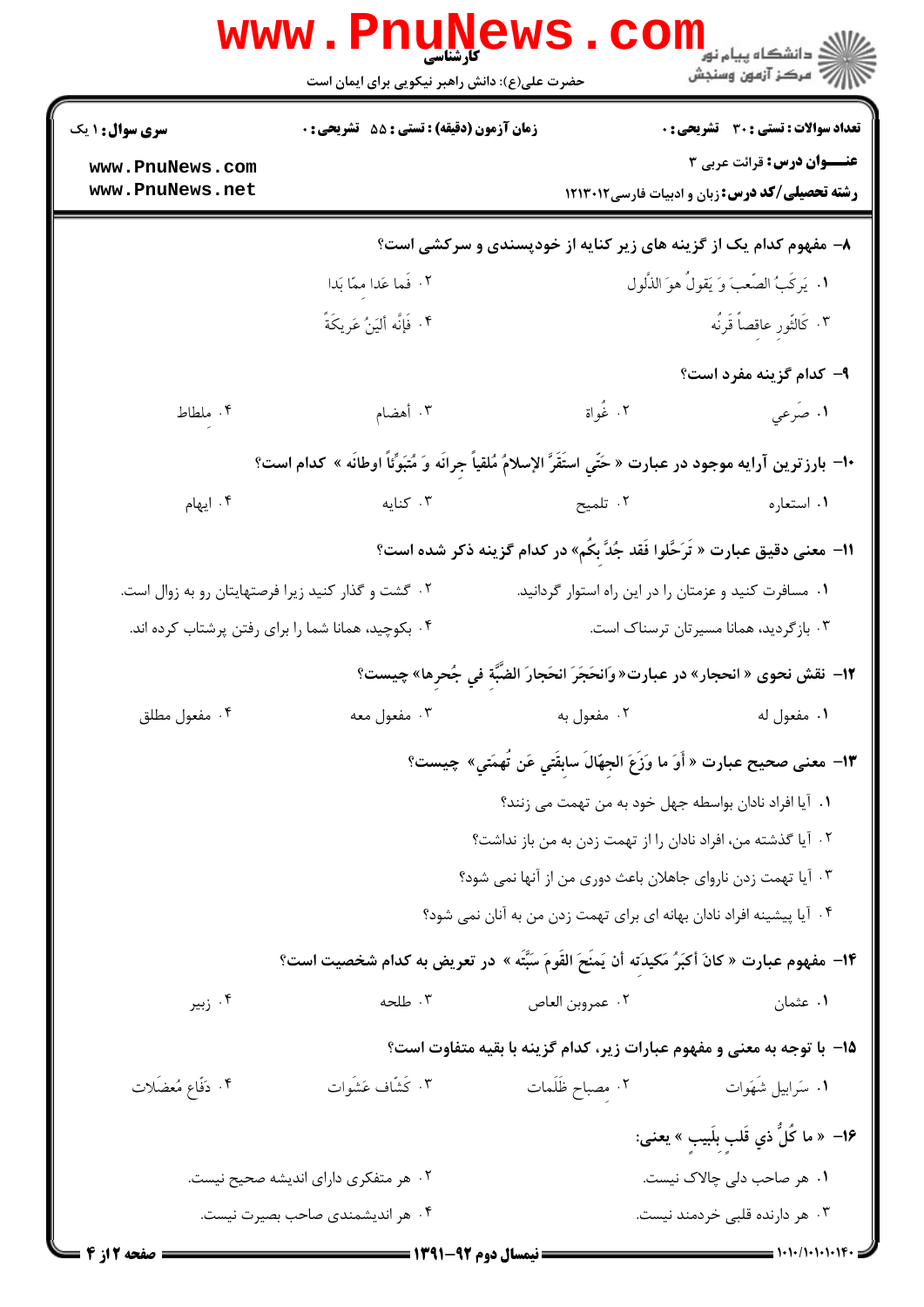|                                                                                                                                                                                                                                              | <b>WWW.PHUING</b><br>حضرت علی(ع): دانش راهبر نیکویی برای ایمان است                                  |               | ڪ دانشڪاه پيا <sub>م</sub> نور<br><mark>√</mark> مرڪز آزمون وسنڊش                                                                                                             |  |
|----------------------------------------------------------------------------------------------------------------------------------------------------------------------------------------------------------------------------------------------|-----------------------------------------------------------------------------------------------------|---------------|-------------------------------------------------------------------------------------------------------------------------------------------------------------------------------|--|
| <b>سری سوال : ۱ یک</b>                                                                                                                                                                                                                       | <b>زمان آزمون (دقیقه) : تستی : 55 تشریحی : 0</b>                                                    |               | <b>تعداد سوالات : تستی : 30 ٪ تشریحی : 0</b>                                                                                                                                  |  |
| www.PnuNews.com                                                                                                                                                                                                                              |                                                                                                     |               | <b>عنـــوان درس:</b> قرائت عربی ۳                                                                                                                                             |  |
| www.PnuNews.net                                                                                                                                                                                                                              |                                                                                                     |               | <b>رشته تحصیلی/کد درس: زبان و ادبیات فارسی ۱۲۱۳۰۱۲</b>                                                                                                                        |  |
| IY− معنى و مفهوم عبارت «دَعوني وَ التَمِسوا غَيري، فَإنّا مُستَقبِلونَ أمراً لَه وُجوهٌ وَ ألوانٌ » ناظر به توصيف كدام يک از گزينه هاى<br>زیر است؟                                                                                           |                                                                                                     |               |                                                                                                                                                                               |  |
| ۰۴ رقابت                                                                                                                                                                                                                                     | ۰۳ دنیاطلبی                                                                                         | ٢. خلافت      | ۰۱ جنگ                                                                                                                                                                        |  |
|                                                                                                                                                                                                                                              |                                                                                                     |               | ۱۸– « مَحَطٌّ رحال» به چه معنی است؟                                                                                                                                           |  |
|                                                                                                                                                                                                                                              | ۰۲ محل موقت خواباندن شتران                                                                          |               | ۰۱ جایگاه استراحت و آرامش لشکریان                                                                                                                                             |  |
|                                                                                                                                                                                                                                              | ۰۴ جایگاه فرو نهادن بارها از پشت چهارپایان                                                          |               | ۰۳ محل جمع آوري بار و بنه مسافران                                                                                                                                             |  |
|                                                                                                                                                                                                                                              |                                                                                                     |               | ١٩- مفهوم عبارت « قَد شَمَّرَ عَن ساقٍ » كنايه از چيست؟                                                                                                                       |  |
|                                                                                                                                                                                                                                              | ۰۲ ترس و هراس فراوان                                                                                |               | ٠١. شدت و سختی امور                                                                                                                                                           |  |
|                                                                                                                                                                                                                                              | ۰۴ پنهان شدن از انظار دیگران                                                                        |               | ۰۳ آماده شدن برای انجام کار                                                                                                                                                   |  |
|                                                                                                                                                                                                                                              | +٢- در عبارت «يَسقيهم بِكأسٍ مُصَبَّرَةٍ لا يَعطيهم إلَّا السَيفَ » ، « مُصبَّرَة » به چه معنى است؟ |               |                                                                                                                                                                               |  |
| ۰۴ خوشایند                                                                                                                                                                                                                                   | ۰۳ سودمند                                                                                           | ۰۲ لبريز      | ۰۱ زلال                                                                                                                                                                       |  |
| <b>۳۱</b> - با توجه به تشبیه موجود در عبارت ً زیر، وجه شبه در کدام گزینه بصورت صحیح ذکر شده است؟<br>« وَاللَّه لَكَأنِّي بِكم فيما إخالُكم ألُّو حَمِسَ الوَغَي وَ حَمِيَ الضُّرابُ قد انفَرَجتم عَن ابي طالب انفراجَ المَرأةِ عَن قُبُلِها» |                                                                                                     |               |                                                                                                                                                                               |  |
| ۰۴ ترس و وحشت                                                                                                                                                                                                                                |                                                                                                     |               | ۰۱ ناتوانی و پست رفتاری مسرعت عمل مسلم دراکندگی (۲۰۰ نفر میلادی) برای در ۱۳ نفر میلادی که مسلم در ۲۰                                                                          |  |
|                                                                                                                                                                                                                                              | ۲۲- در عبارت « کانوا یُصبِحونَ شَعثاً غَبراً » به کدام ویژگی یاران پیامبر اشاره شده است؟            |               |                                                                                                                                                                               |  |
| ۰۴ ثبات عقیده                                                                                                                                                                                                                                | ۰۳ رنج و سختی                                                                                       | ۰۲ ساده زیستی | ۰۱ عبادت فراوان                                                                                                                                                               |  |
|                                                                                                                                                                                                                                              |                                                                                                     |               | ٢٣–  « أَلأَمُ خَدين» يعنى:                                                                                                                                                   |  |
| ۰۴ ترسوترین یار                                                                                                                                                                                                                              | ۰۲ فرومایه ترین همراه مسمعه ۲۰ بی ارزش ترین کار                                                     |               | ۰۱ دشوارترین مسیر                                                                                                                                                             |  |
| ۲۴−  معنی و مفهوم عبارت « سُیُوفُکم عَلی عَواتِقُکم تَضَعونَها مَواضِعَ البُرءِ وَ السُّقمِ»  در نکوهش چه امری است؟                                                                                                                          |                                                                                                     |               |                                                                                                                                                                               |  |
| ۰۴ راحت طلبی                                                                                                                                                                                                                                 | ۰۱ عدم تشخیص درست مسلم ۲۰ تعصب کورکورانه مسخت گیری زیاد                                             |               |                                                                                                                                                                               |  |
|                                                                                                                                                                                                                                              |                                                                                                     |               | ∆٣− با توجه به تشبيه موجود در عبارت زيرگزينه صحيح كدام است؟<br>« وَ إيّاكم وَ الفُرقَةِ، فَإِنَّ الشّاذَّ مِنَ النّاسِ لِلسَّيطان، كَما أنَّ السَّاذَّ منَ الغَنَمِ لِلذِّئبِ |  |
| ۰۴ الشيطان= غنم                                                                                                                                                                                                                              | ۲ الشیطان= ذئب سلس سال ۱۰۳ الناس= شیطان ۲                                                           |               | <b>۱</b> . الناس=ذئب                                                                                                                                                          |  |
|                                                                                                                                                                                                                                              |                                                                                                     |               |                                                                                                                                                                               |  |

 $= 1.1 - (1.1 - 1.1)$